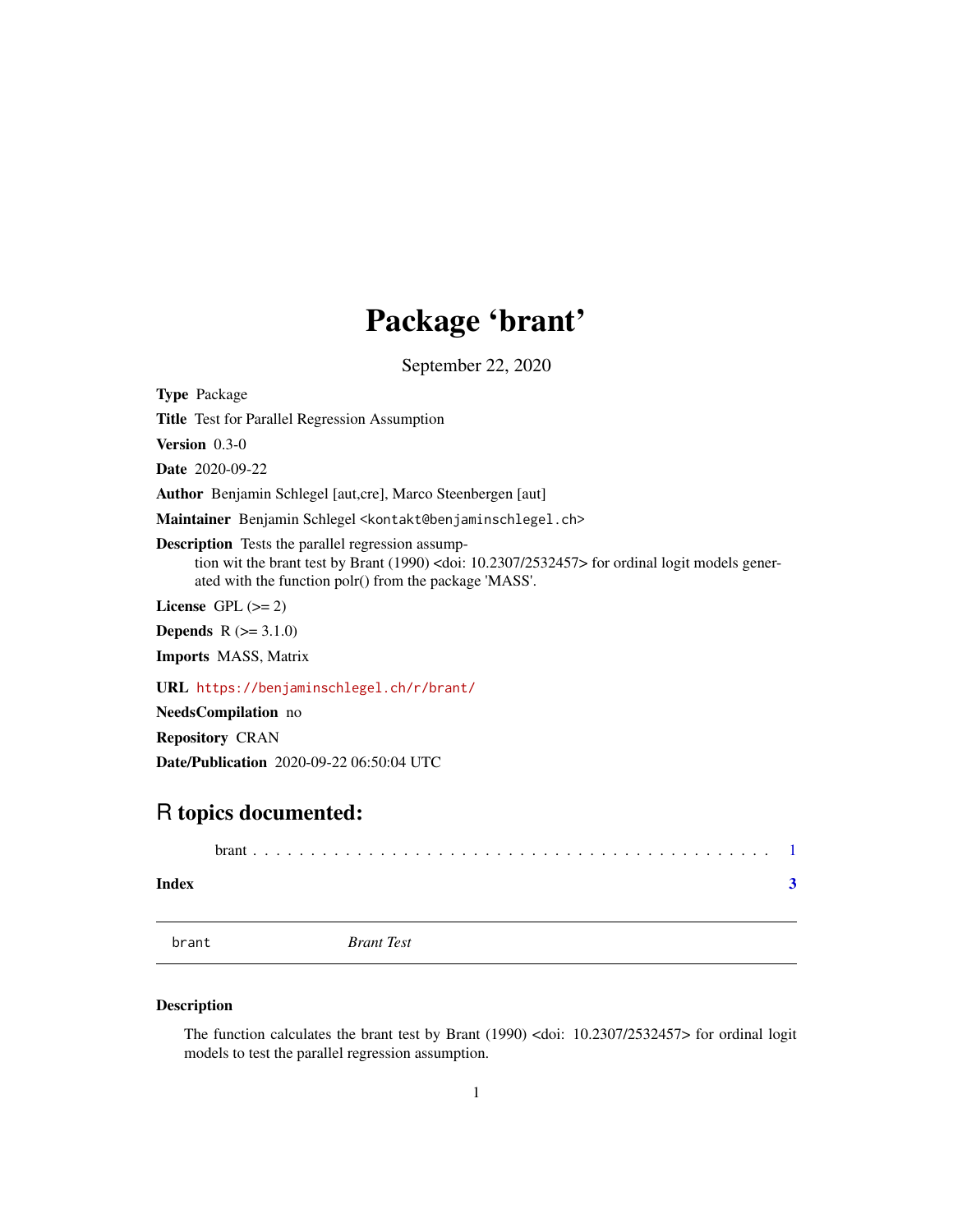#### Arguments

| model  | the polr-Object generated with polr()                                                                         |
|--------|---------------------------------------------------------------------------------------------------------------|
| by.var | OPTIONAL if set to true, the tests are made for each variable instead of each<br>coefficient. Default: FALSE. |

#### Details

The function calculates the brant test for parallel regression assumption. The brant test was published by Brant (1990). The function works with models generated with the function polr() from the package 'MASS'.

#### Value

The output is the brant test, which shows if the parallel assumption holds or not.

#### Author(s)

Benjamin Schlegel, <kontakt@benjaminschlegel.ch>

#### References

Brant, R. (1990) Assessing proportionality in the proportional odds model for ordinal logistic regression. *Biometrics*, 46, 1171–1178.

#### Examples

```
data = MASS::survey
data$Smoke = ordered(MASS::survey$Smoke,levels=c("Never","Occas","Regul","Heavy"))
model1 = MASS::polr(Smoke ~ Sex + Height, data=data, Hess=TRUE)
summary(model1)
brant(model1)
```